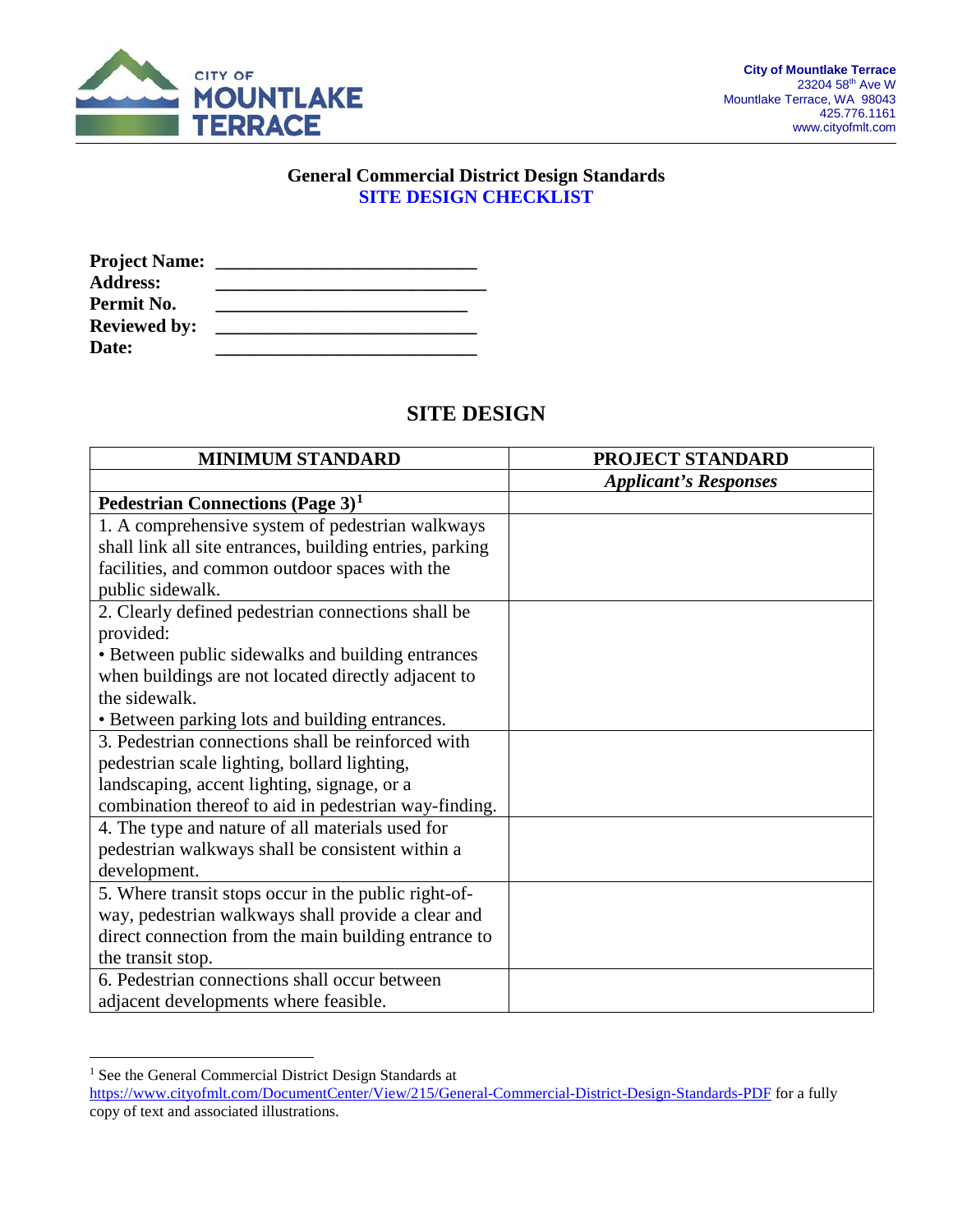| 7. Pedestrian walkways within parking areas may be       |  |
|----------------------------------------------------------|--|
|                                                          |  |
| included as part of the minimum requirements for         |  |
| interior parking lot landscaping if landscape is         |  |
| provided on one side.                                    |  |
| 8. For parking lots that contain greater than 15         |  |
| parking spaces, pedestrian connections through the       |  |
| parking lot shall be clearly defined in a combination    |  |
| of 2 or more of the following ways (except as            |  |
| walkways cross vehicular travel lanes):                  |  |
| a) A raised walkway                                      |  |
| b) Special railing, bollards, and/or other architectural |  |
| features to accent the walkway between parking           |  |
| bays                                                     |  |
| c) Special paving, such as concrete pavers in an         |  |
| asphalt area                                             |  |
| d) A continuous landscape area, a minimum of 3 feet      |  |
| wide along at least one side of the walkway              |  |
|                                                          |  |
| 9. Pedestrian walkways within parking areas shall be     |  |
| a minimum 5 feet width of clear, unobstructed            |  |
| passage.                                                 |  |
| 10. Wire chain link, including fencing, shall not be     |  |
| used to separate pedestrians from vehicular traffic.     |  |
|                                                          |  |
| <b>Parking Lot Lighting (Page 4)</b>                     |  |
| 1. Parking lot lighting shall be appropriate to create   |  |
| adequate visibility at night and evenly distributed to   |  |
| increase security.                                       |  |
| 2. Night lighting shall be provided where stairs,        |  |
| curbs, ramps, abrupt changes in walk direction, and      |  |
| crossing vehicle lanes occur.                            |  |
| 3. All lighting shall be energy-efficient, glare-free    |  |
| and shielded from the night sky and adjacent             |  |
| properties to reduce off-site spillover.                 |  |
|                                                          |  |
| <b>Interior Parking Lot Landscaping (Page 5)</b>         |  |
| 1. Parking lot landscape shall be used to reinforce      |  |
| pedestrian and vehicular circulation, including:         |  |
| • Parking lot entrances                                  |  |
| • Ends of driving aisles                                 |  |
| · Defining pedestrian walkways through parking lots      |  |
| 2. Landscape areas next to a pedestrian walkway          |  |
| shall be maintained or plant material chosen to          |  |
|                                                          |  |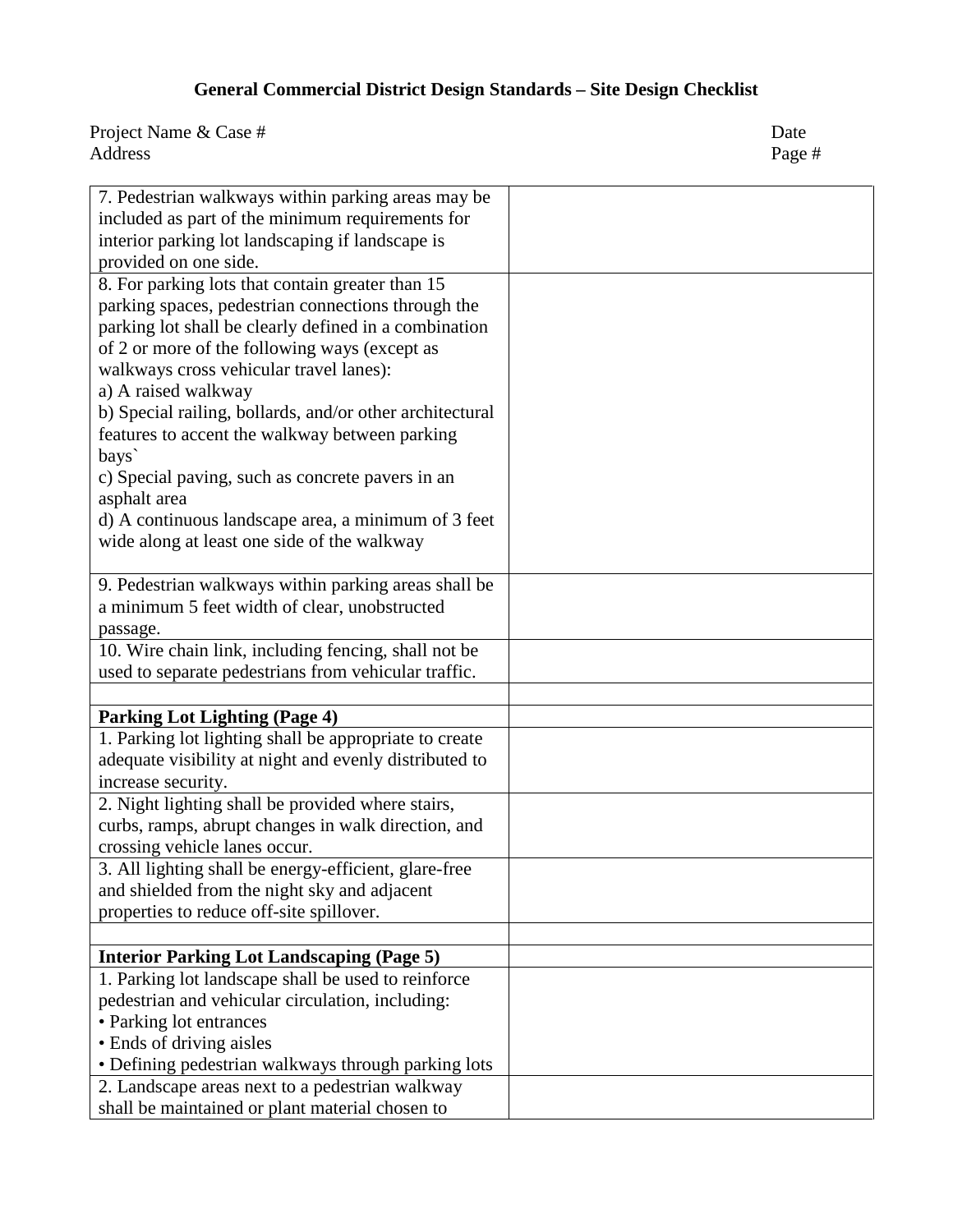| maintain a clear zone between 3 and 8 feet from          |  |
|----------------------------------------------------------|--|
| ground level.                                            |  |
| 3. A setback shall be provided that allows space for     |  |
| all trees and shrubs where vehicle overhang extends      |  |
| into landscape areas, except in landscape planting       |  |
| strips directly adjacent to internal pedestrian          |  |
| walkways within parking areas.                           |  |
| 4. For parking lots that contain greater than 50         |  |
| parking spaces, the location of interior landscape       |  |
| islands shall be allowed to be consolidated for          |  |
| planting of large stands of trees to break up the scale  |  |
| of the parking lot.                                      |  |
| 5. The number of trees required in the interior          |  |
| landscape area in parking lots shall be dependent        |  |
| upon the location of the parking lot in relation to the  |  |
| building and public right-of-way:                        |  |
| • Where the parking lot is located between the           |  |
| building and the public right-of-way, one tree for       |  |
| every four spaces shall be provided (1:4).               |  |
| • Where the parking lot is located to the side of the    |  |
| building and partially abuts the public right-of-way,    |  |
| one tree for every six spaces shall be provided (1:6).   |  |
| • Where the parking lot is located behind the building   |  |
| and is not visible from the public right-of-way, one     |  |
| tree for every eight spaces shall be provided (1:8).     |  |
|                                                          |  |
| <b>Parking Lot Screening (Page 6)</b>                    |  |
| 1. Parking lots that abut the public right-of-way shall  |  |
| be screened with one or a combination of the             |  |
| following treatments:                                    |  |
| a) Low walls made of concrete, masonry, or other         |  |
| similar material and not exceeding a maximum             |  |
| height of 3 feet                                         |  |
| b) Raised planter walls planted with a minimum of        |  |
| 80% evergreen plant materials not to exceed a total      |  |
| height of 3.5 feet, including the plant material planted |  |
| on top, except where necessary to address site           |  |
| geography                                                |  |
| c) Landscape planting consisting of 80% evergreen        |  |
| trees, shrubs, and groundcovers                          |  |
| 2. All walls and/or raised planters shall be designed    |  |
| to be viewed from all sides.                             |  |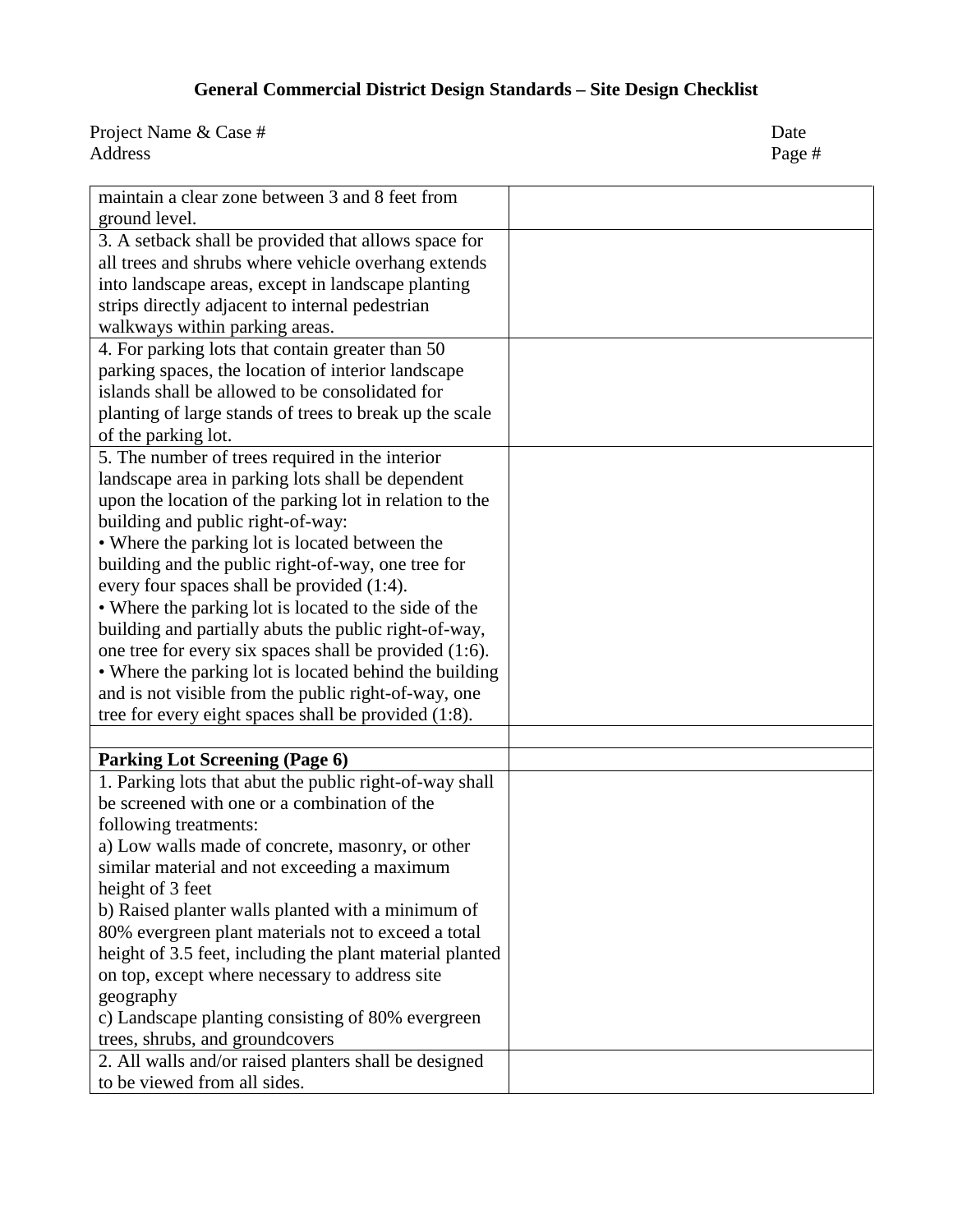| 3. A minimum 5-foot wide landscape planting area         |  |
|----------------------------------------------------------|--|
| shall be provided between parking lots and adjacent      |  |
| developments to include a year-round sight barrier       |  |
| except where parking lots have been consolidated.        |  |
| 4. Walls and raised planters shall not exceed a          |  |
| maximum height of 3 feet, except where necessary to      |  |
| address site geography, or unless all of the following   |  |
| are provided:                                            |  |
| • Portion of treatment that is above 3 feet in height is |  |
| a minimus of 75% transparent (i.e. see-through metal     |  |
| railing or other similar treatment)                      |  |
| • Screen treatment does not create a safety hazard.      |  |
| 5. Wire chain link, including fencing, shall not be      |  |
| permitted to screen or enclose parking along a public    |  |
| sidewalk.                                                |  |
|                                                          |  |
| <b>Screening of Site Service Elements (Page 7)</b>       |  |
| 1. On-site service facilities, such as loading docks,    |  |
| dumpsters, etc., shall be located in an area that is     |  |
| least visible from the public right-of-way or common     |  |
| outdoor spaces. If service areas are located in a        |  |
| significantly visible area due to site constraints, they |  |
| shall be screened from public view using landscaping     |  |
| or screen walls to the extent possible.                  |  |
| 2. All service, loading, and trash collection areas      |  |
| shall be screened by a combination of masonry,           |  |
| wood, and/or planting areas. Full screening shall be     |  |
| at least six feet high or as necessary to screen site    |  |
| service element(s).                                      |  |
| 3. Loading and service areas shall not face any          |  |
| residential district, unless no other location is        |  |
| possible due to site constraints.                        |  |
| 4. Landscape screening shall be used in combination      |  |
| with architectural features or landforms.                |  |
| 5. All screening shall reflect building architecture and |  |
| shall include consideration of proportion, color,        |  |
| texture, and materials.                                  |  |
|                                                          |  |
| Site Landscape Areas (Page 8)                            |  |
| 1. All areas not otherwise devoted to landscape          |  |
| required by these standards, parking, structures, or     |  |
| other site improvements shall be planted or remain in    |  |
| existing native, non-invasive vegetation.                |  |
|                                                          |  |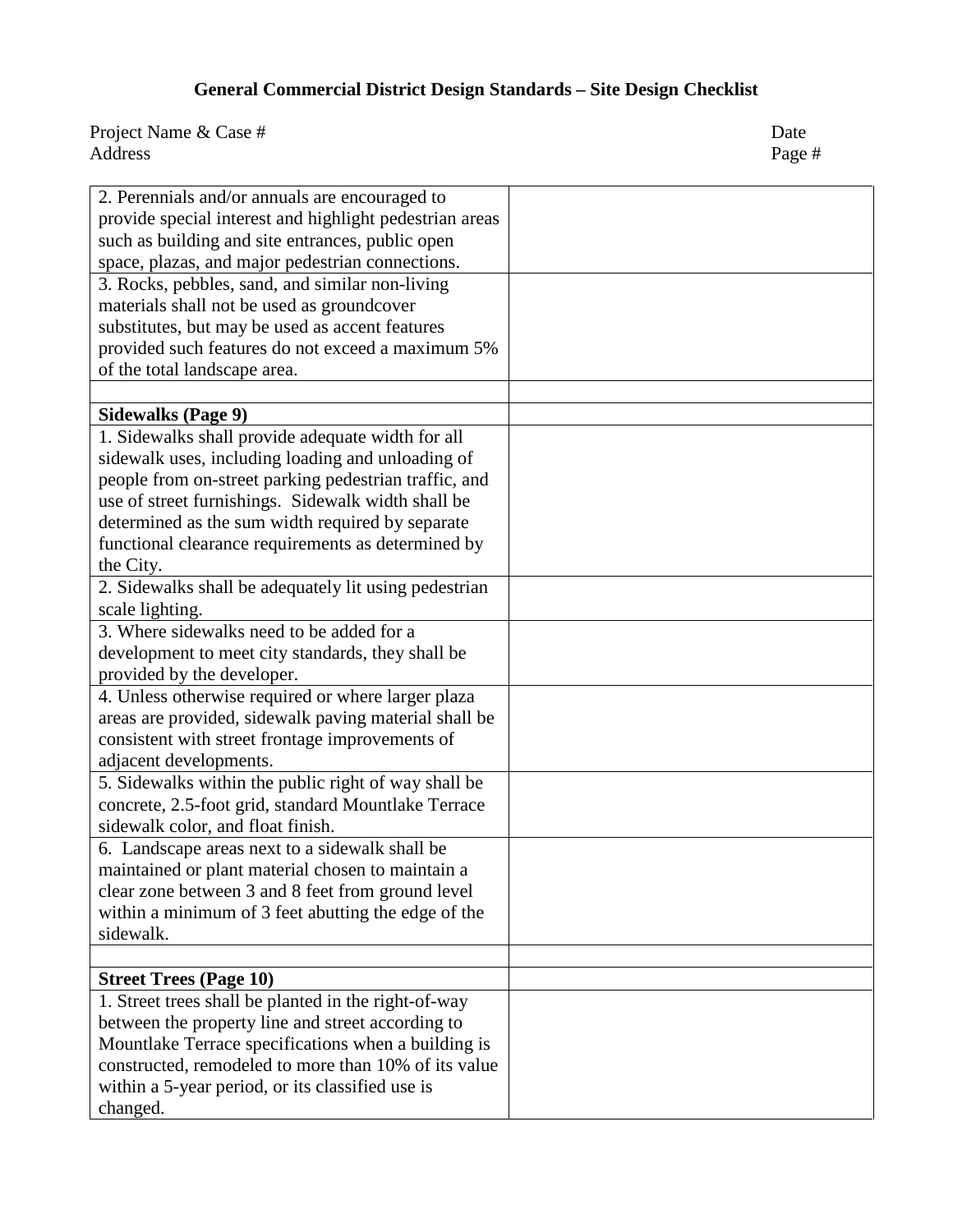| 2. Street trees shall be spaced to provide a full and      |  |
|------------------------------------------------------------|--|
| connecting canopy above the roadway according to           |  |
| tree species type.                                         |  |
| 3. Wherever possible, street trees shall be provided in    |  |
| the public right of way to improve the character of        |  |
| the streetscape and increase environmental benefits.       |  |
| 4. Street trees within the public right-of-way shall be    |  |
| located in tree pits with grates or in a continuous        |  |
| planting strip with groundcover. They shall be             |  |
| planted in properly prepared soil as directed by the       |  |
| Department.                                                |  |
| 5. If a street has a uniform planting of street trees or a |  |
| distinctive species within the right-of-way, then new      |  |
| street trees should match the planting pattern and         |  |
| species.                                                   |  |
| 6. Trees used adjacent to the public right-of-way          |  |
| should help create continuity within a neighborhood        |  |
| by displaying a strong repetitive form and/or seasonal     |  |
| interest with color, interesting bark, branching           |  |
| pattern, or flowers.                                       |  |
| 7. Where tree grates are required, they shall be ADA       |  |
| accessible and of a similar size and material as tree      |  |
| grates found in adjacent developments.                     |  |
|                                                            |  |
| <b>Front Yards/Entrances (Page 11-12)</b>                  |  |
| 1. Primary building entries shall be clearly               |  |
| identifiable and visible from the street, with well-       |  |
| defined walkways from pedestrian routes and                |  |
| sidewalks to building entries.                             |  |
| 2. All landscape areas should include a wide range of      |  |
| plant materials including perennials, flowering            |  |
| shrubs and native shrubs and groundcovers. A               |  |
| minimum 40% of plant material used shall provide           |  |
| seasonal color or interest.                                |  |
| 3. Walls, shrubs, and other visual obstructions            |  |
| between street frontage and building shall be limited      |  |
| to a maximum 3 feet height to allow easy                   |  |
| surveillance. Higher fencing may be installed if it is     |  |
| 75% visually transparent. Fencing material cannot be       |  |
| barbed wire.                                               |  |
| 4. Landscaping should screen undesirable elements          |  |
| such as views to adjacent commercial or industrial         |  |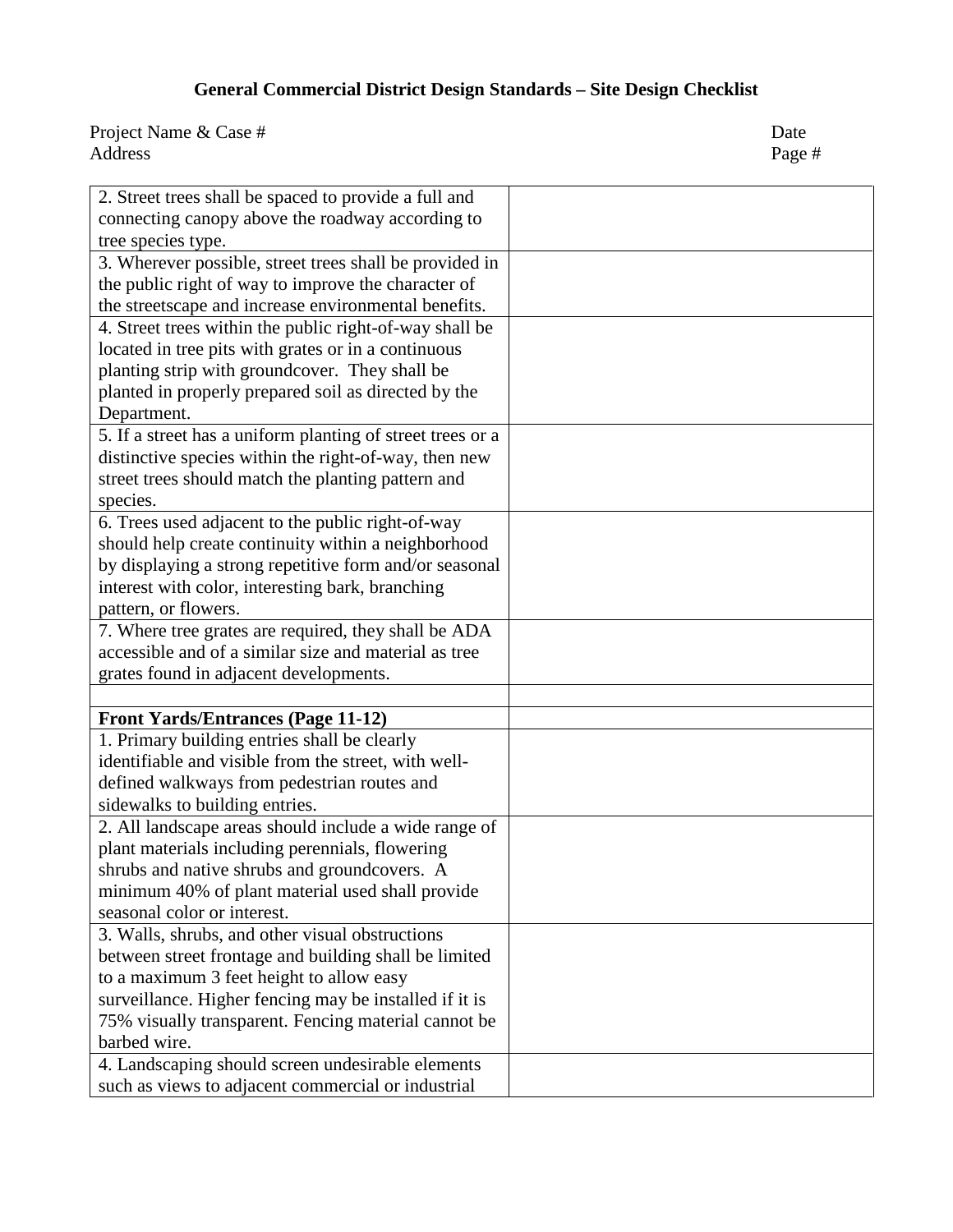| development, utility boxes, outdoor storage areas,       |  |
|----------------------------------------------------------|--|
| and dumpsters.                                           |  |
| 5. Pedestrian scale lighting and/or bollards shall be    |  |
| provided to create a safe and defensible walkway to      |  |
| the entry.                                               |  |
| 6. Functional, accent lighting should be used to         |  |
| highlight special focal points, building/site entrances, |  |
| public art and special landscape features.               |  |
| 7. Signage identifying building address should be        |  |
| visible from the street and public pedestrian            |  |
| walkway.                                                 |  |
| 8. Four or more of the following elements shall be       |  |
| used to highlight the main entrance to multifamily       |  |
| buildings:                                               |  |
| Open space, plaza, or courtyard                          |  |
| Special paving                                           |  |
| Ornamental gate and/or fence                             |  |
| Seating                                                  |  |
| Water feature(s)                                         |  |
| Planter boxes or pots                                    |  |
| Identifying building form such as covered                |  |
| entry                                                    |  |
| Functional, accent lighting                              |  |
| Art Work near the entry                                  |  |
| Special landscape treatment with seasonal                |  |
| color, flowering trees, and trees with                   |  |
| interesting bark or branching structure.                 |  |
| 9. Front yards shall include an entrance sequence        |  |
| between the sidewalk and the building including          |  |
| elements such as, trellises, site furnishings, low       |  |
| hedges, landscaped borders, and special paving.          |  |
| 10. Architectural features used at main pedestrian       |  |
| entrances shall compliment the architectural style of    |  |
| the building.                                            |  |
|                                                          |  |
| <b>Outdoor Common Spaces (Page 13-14)</b>                |  |
| Either of the following two standards will guide<br>1.   |  |
| the provision of outdoor common space:                   |  |
| a) Each multifamily development shall provide            |  |
| a minimum of 200 square feet of outdoor open             |  |
| space area for each unit in the complex,                 |  |
| including those units occupied by the owner or           |  |
| building management personnel.                           |  |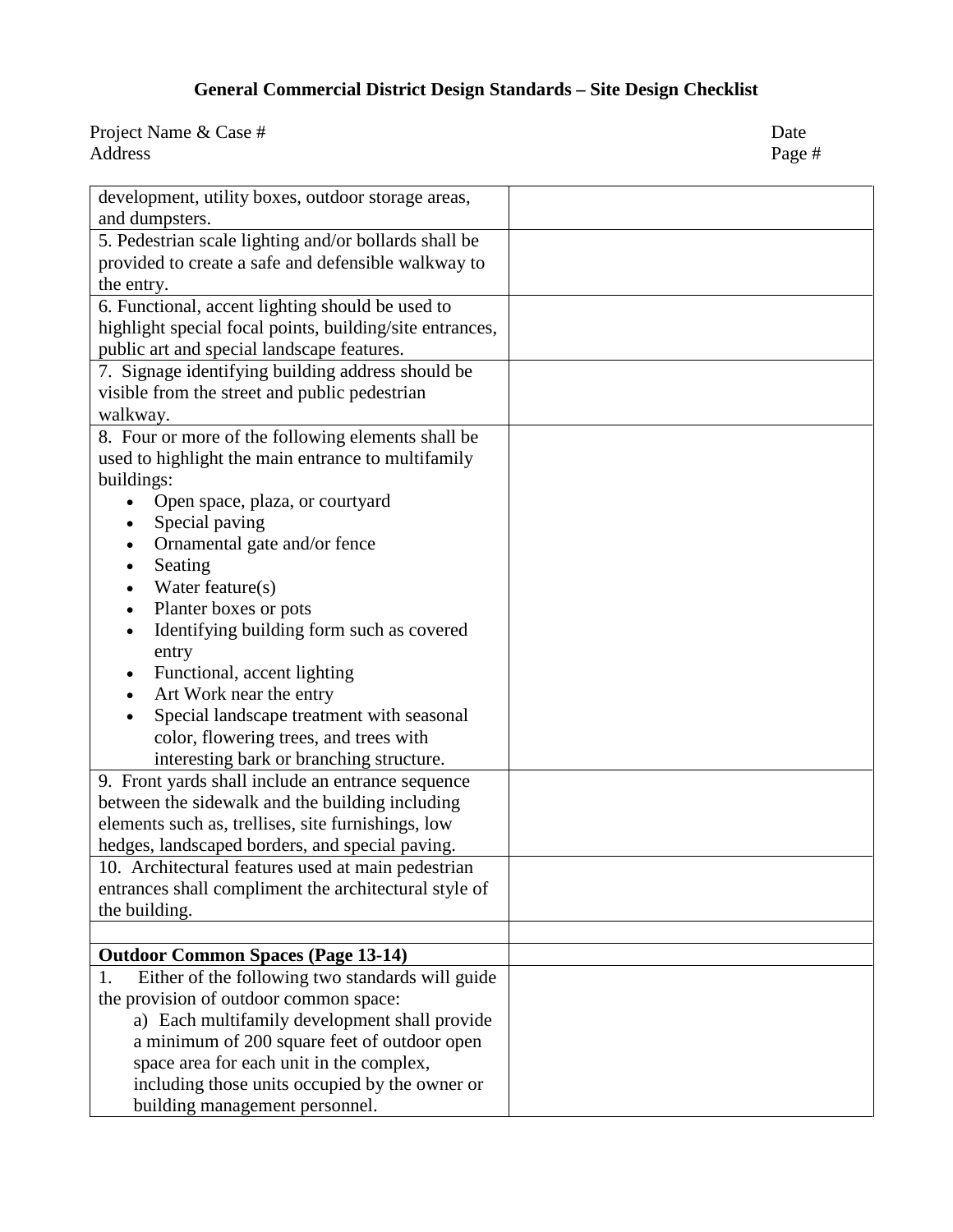| b) Each multifamily development shall set aside<br>20% of gross area for outdoor common space.<br>No more than 60% of the required outdoor common<br>space may be used for permanent, active,<br>recreational-use facilities such as swimming pools,<br>tennis courts and playgrounds. Private outdoor<br>spaces shall not count towards this outdoor common |  |
|--------------------------------------------------------------------------------------------------------------------------------------------------------------------------------------------------------------------------------------------------------------------------------------------------------------------------------------------------------------|--|
| space provision.                                                                                                                                                                                                                                                                                                                                             |  |
| 2. Common outdoor spaces shall be easily visible                                                                                                                                                                                                                                                                                                             |  |
| and accessible to multifamily residents.                                                                                                                                                                                                                                                                                                                     |  |
| Common outdoor spaces shall provide at least 4<br>3.                                                                                                                                                                                                                                                                                                         |  |
| of the following amenities to accommodate a variety                                                                                                                                                                                                                                                                                                          |  |
| of ages and activities appropriate to the needs of the                                                                                                                                                                                                                                                                                                       |  |
| residents. Amenities include:                                                                                                                                                                                                                                                                                                                                |  |
| Site furnishings (benches, tables)                                                                                                                                                                                                                                                                                                                           |  |
| Picnic areas                                                                                                                                                                                                                                                                                                                                                 |  |
| Play areas                                                                                                                                                                                                                                                                                                                                                   |  |
| Gardens                                                                                                                                                                                                                                                                                                                                                      |  |
| Patio or courtyards                                                                                                                                                                                                                                                                                                                                          |  |
| Open lawn with trees<br>$\bullet$                                                                                                                                                                                                                                                                                                                            |  |
| Play field                                                                                                                                                                                                                                                                                                                                                   |  |
| Special interest landscape                                                                                                                                                                                                                                                                                                                                   |  |
| Pedestrian scale, bollards, or other accent                                                                                                                                                                                                                                                                                                                  |  |
| lighting                                                                                                                                                                                                                                                                                                                                                     |  |
| Recreational trail system                                                                                                                                                                                                                                                                                                                                    |  |
| Special paving, such as colored or stained                                                                                                                                                                                                                                                                                                                   |  |
| concrete, stone, brick, or other unit pavers                                                                                                                                                                                                                                                                                                                 |  |
| Covered structure(s) (i.e., picnic shelter,                                                                                                                                                                                                                                                                                                                  |  |
| gazebo)                                                                                                                                                                                                                                                                                                                                                      |  |
| Water feature(s)                                                                                                                                                                                                                                                                                                                                             |  |
| Sports courts such as tennis, basketball, or                                                                                                                                                                                                                                                                                                                 |  |
| volleyball                                                                                                                                                                                                                                                                                                                                                   |  |
| 4. If roof surfaces are given to resident use, open                                                                                                                                                                                                                                                                                                          |  |
| space on the ground is not required so long as the                                                                                                                                                                                                                                                                                                           |  |
| usable square footage is the same and the amenities                                                                                                                                                                                                                                                                                                          |  |
| are comparable.                                                                                                                                                                                                                                                                                                                                              |  |
| 5. Window boxes, container plantings, hanging                                                                                                                                                                                                                                                                                                                |  |
| baskets, or other special interest landscape should be                                                                                                                                                                                                                                                                                                       |  |
| provided to enhance pedestrian areas. When used,                                                                                                                                                                                                                                                                                                             |  |
| window boxes, container planters and hanging                                                                                                                                                                                                                                                                                                                 |  |
| baskets shall be made of weather resistant materials.                                                                                                                                                                                                                                                                                                        |  |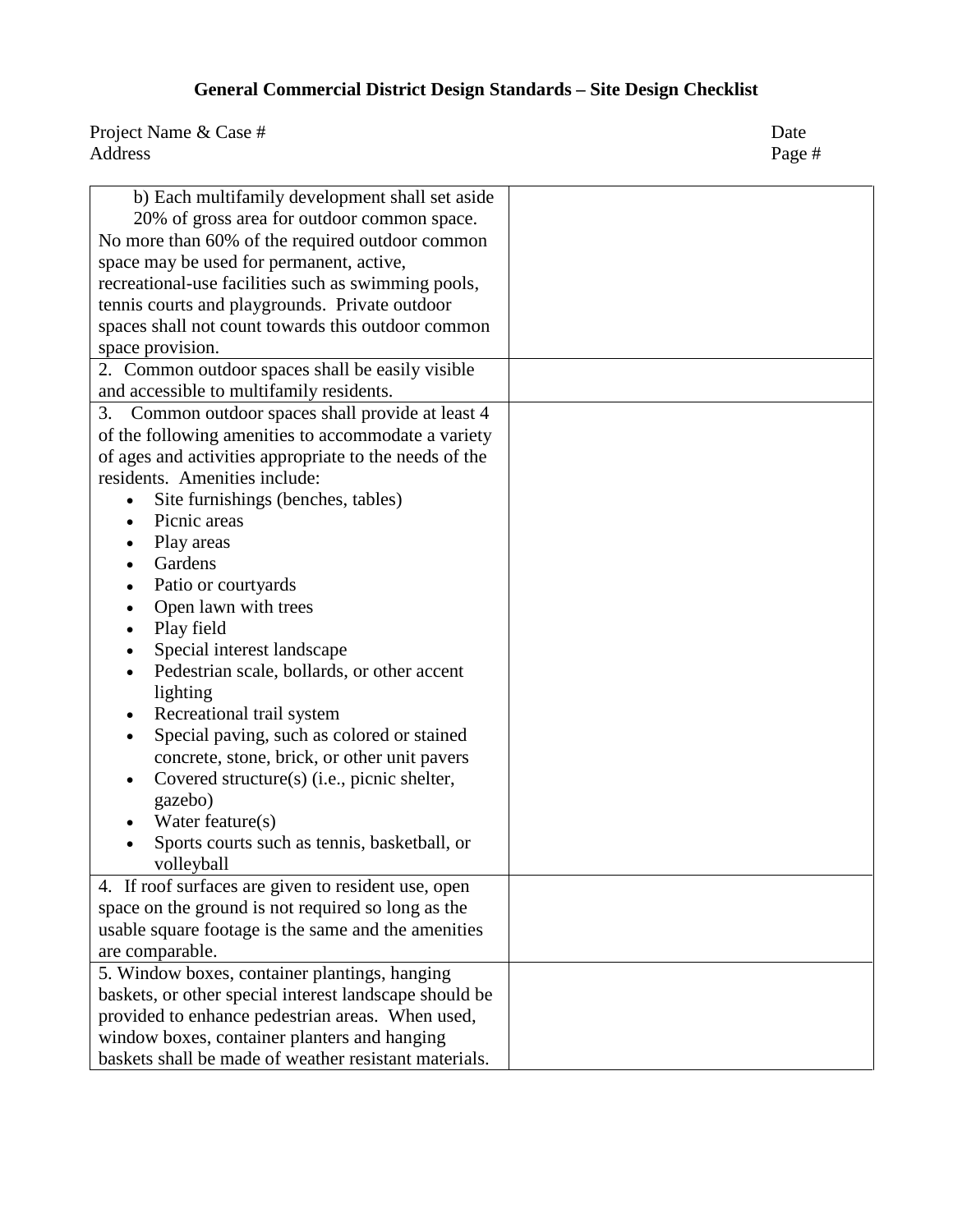| 6. Multifamily projects shall be sited to maximize      |  |
|---------------------------------------------------------|--|
| opportunities for creating usable, well-integrated      |  |
| common spaces.                                          |  |
| 7. Lighting shall be provided within outdoor            |  |
| common spaces to provide visual interest at night and   |  |
| additional security.                                    |  |
| 8. Common outdoor spaces shall not be located           |  |
| adjacent to dumpster enclosures, loading/services       |  |
| areas or other incompatible uses unless site            |  |
| constraints allow no other alternative.                 |  |
| 9. If common outdoor spaces are located adjacent to a   |  |
| street right of way or incompatible use, landscaping    |  |
| shall be used to provide a buffer that screens the view |  |
| between the space and the right of way or               |  |
| incompatible use.                                       |  |
| 10. Common outdoor spaces may be landscaped with        |  |
| plants other than turf or lawn, except in pedestrian    |  |
| and open play areas. A minimum 40% of plant             |  |
| varieties shall be perennial to provide year-round      |  |
| color, texture, and special interest.                   |  |
| 11. Outdoor common spaces used to meet these            |  |
| standards shall not be located within required          |  |
| landscape buffer areas.                                 |  |
|                                                         |  |
| <b>Vehicular Entrances (Page 15)</b>                    |  |
| 1. Depending on site characteristics and difficulty of  |  |
| access, developments shall limit the number of          |  |
| vehicular access points to reduce traffic impacts and   |  |
| the site area devoted to roads.                         |  |
| 2. Vehicular entrances shall avoid crossing major       |  |
| pedestrian walkways and paths from building             |  |
| entrances to common spaces.                             |  |
| 3. Vehicular entrances shall be designed in             |  |
| coordination with the pedestrian circulation system.    |  |
| When and where possible, the vehicular entrance         |  |
|                                                         |  |
| shall be coordinated with the pedestrian entrance to    |  |
| the site.                                               |  |
| 4. If the vehicular entrance is the primary access to   |  |
| the site, signage identifying building address shall be |  |
| clearly identifiable and visible to maximize way-       |  |
| finding.                                                |  |
| 5. Vehicle circulation and parking should be            |  |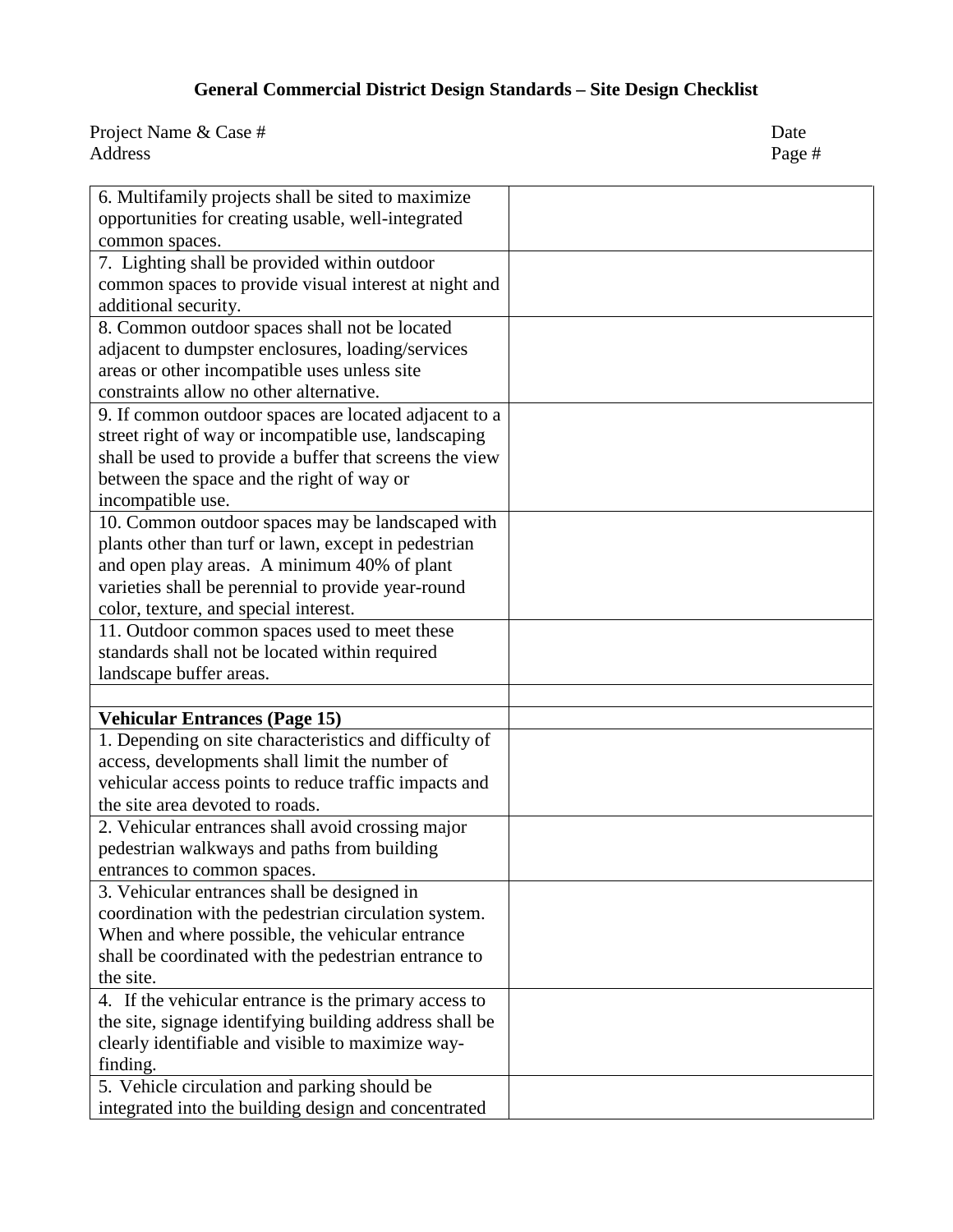| on the interior of the development. Circulation         |  |
|---------------------------------------------------------|--|
| design (scale and location) should be compatible with   |  |
| the adjacent neighborhood.                              |  |
|                                                         |  |
| <b>Private Outdoor Spaces (Page 16)</b>                 |  |
| 1. Outdoor spaces such as yards, decks, terraces, and   |  |
| patios shall be visually shielded from each other and   |  |
|                                                         |  |
| delineated from the street. Shielding may consist of    |  |
| walls, fences, berms, hedges, and landscaping.          |  |
| 2. Walls and fences used to define outdoor private      |  |
| spaces should be a maximum of 6 feet high. Visually     |  |
| permeable elements, such as open rails, ironwork, or    |  |
| trellis treatment are encouraged to promote             |  |
| interaction between neighbors.                          |  |
| 3. Outdoor spaces shall not be located adjacent to      |  |
| dumpster enclosures, loading/service areas, or other    |  |
| incompatible uses, except where site necessitates.      |  |
| 4. Berms, low walls, fences, hedges, and/or             |  |
| landscaping shall be used to define private outdoor     |  |
| spaces, such as yards, decks, terraces, and patios,     |  |
| from each other and from the street right of way.       |  |
| 5. Where landscape areas are provided, plant            |  |
| materials should be a mixture of deciduous and          |  |
| evergreen varieties.                                    |  |
|                                                         |  |
| <b>Storm Drainage (Page 17)</b>                         |  |
| 1. Stormwater facilities, such as detention ponds and   |  |
| biofiltration swales shall be integrated into the       |  |
| overall project design. Use of a variety of facilities  |  |
| shall be considered in the design, such as rain         |  |
| gardens, street tree detention wells, and bioretention, |  |
| biofiltration, and infiltration swales.                 |  |
| 2. Stormwater facilities shall provide a more           |  |
| naturalistic form and/or appearance through layout,     |  |
| design, and landscape treatment. An effort shall be     |  |
| made to provide facilities that are site amenities,     |  |
| without the need for fencing.                           |  |
| 3. Stormwater facilities located within landscape       |  |
| buffer areas shall provide the total required square    |  |
| foot area of the buffer, maintain the minimum width     |  |
| required, and meet planting requirements.               |  |